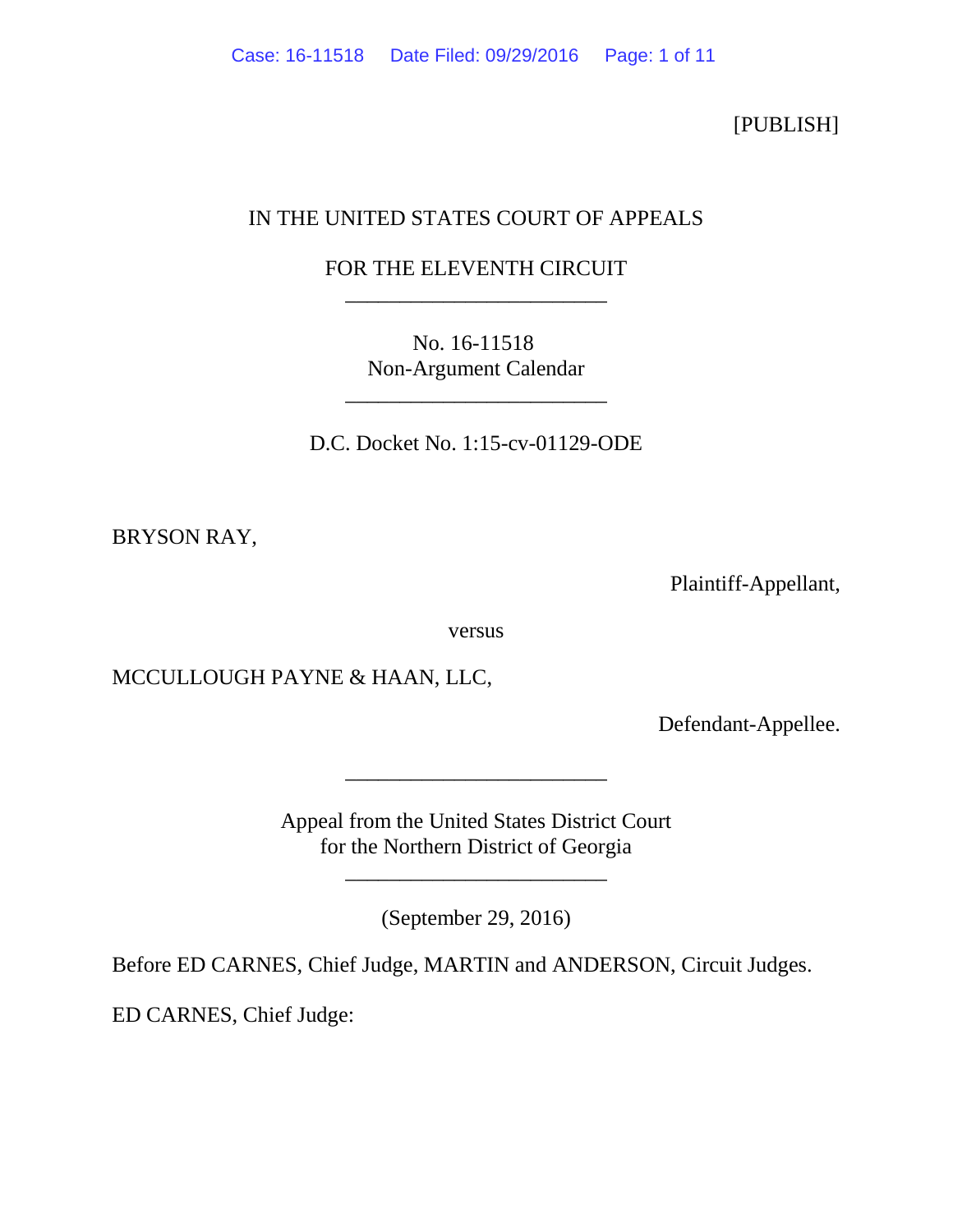The venue provision in the Fair Debt Collection Practices Act (FDCPA) requires that "[a]ny debt collector who brings any legal action on a debt against any consumer shall . . . bring such action only in the judicial district or similar legal entity —  $(A)$  in which such consumer signed the contract sued upon; or  $(B)$  in which such consumer resides at the commencement of the action." 15 U.S.C. § 1692i(a)(2). In this case, the law firm of McCullough Payne & Haan, LLC filed a lawsuit in state court against Bryson Ray, a consumer-debtor. In compliance with the FDCPA's venue provision, the McCullough firm brought that action in Fulton County, Georgia, where Ray resided. After obtaining a judgment against Ray in that action, the McCullough firm initiated a garnishment proceeding against Ray's bank to collect on the judgment.<sup>[1](#page-1-0)</sup> As required by Georgia law, it brought the garnishment action in Cobb County, Georgia, where the bank, as the garnishee, was located.

In response to the garnishment action, Ray filed this lawsuit, alleging that the McCullough firm had violated the FDCPA by bringing the garnishment action in a judicial district other than the one in which Ray resided or signed the underlying contract. On the McCullough firm's motion, the district court

<span id="page-1-0"></span> $1$  The McCullough firm contends that the record "does not indicate whether the garnishment action was a wage garnishment [against Ray's employer] or a bank garnishment [against Ray's bank]." Ray contends that it was a bank garnishment action. Because the outcome of this case does not depend on that issue, we will assume without deciding that Ray's bank was the defendant in the garnishment action.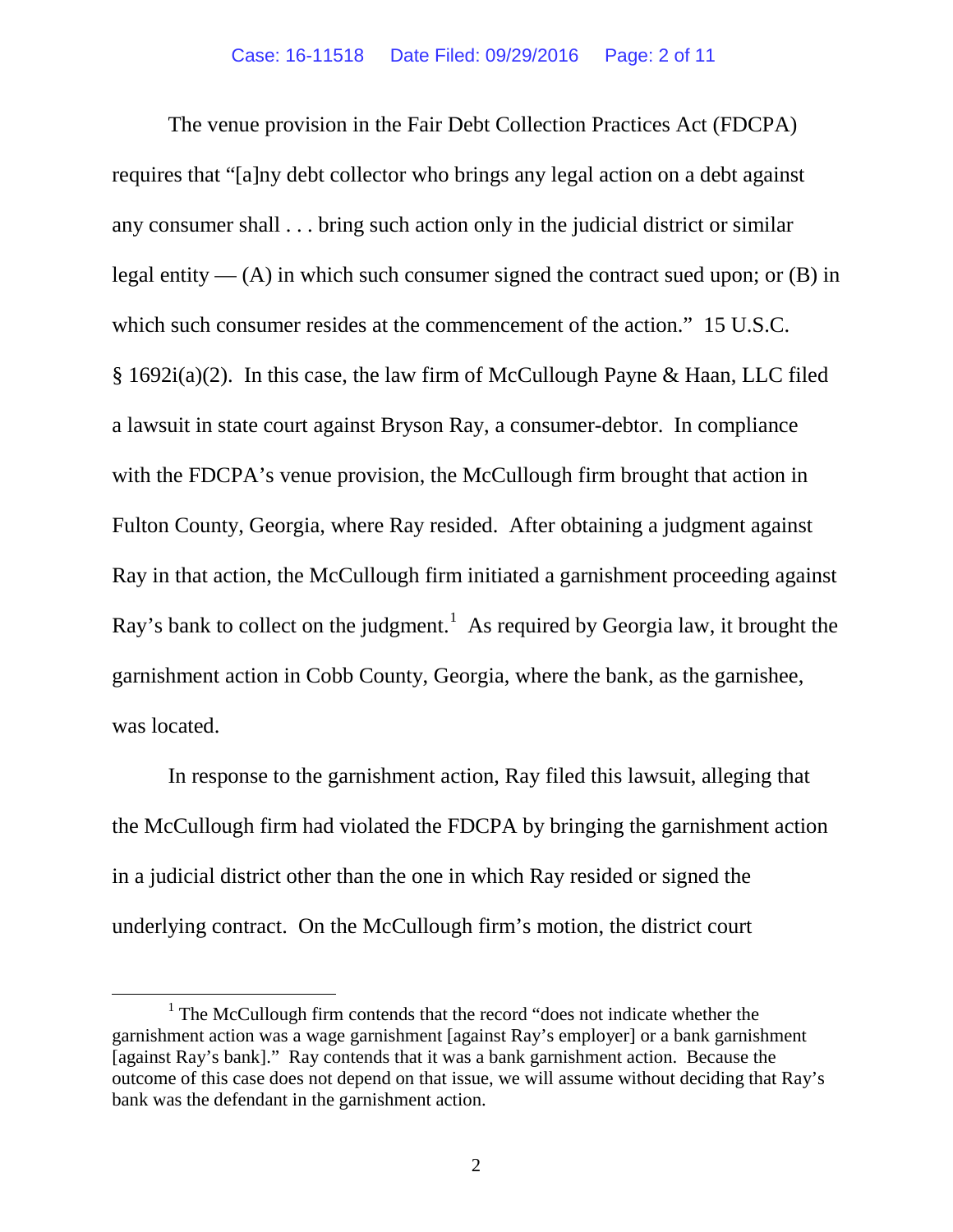dismissed Ray's complaint, concluding that the FDCPA's venue provision does not apply to garnishment actions under Georgia law because the provision applies only to legal actions "against any consumer" and a garnishment action is against the garnishee, not the consumer. Ray appeals the district court's dismissal, which we review de novo. See Robbins v. Garrison Prop. & Cas. Ins. Co., 809 F.3d 583, 585–86 (11th Cir. 2015).

The only question in this case is whether the FDCPA's venue provision applies to post-judgment garnishment proceedings. The McCullough firm maintains that this Court has already decided that question in Pickens v. Collection Services, 273 F.3d 1121 (11th Cir. 2001) (unpublished table decision). In that case, the district court concluded that the FDCPA's venue provision does not apply to Georgia garnishment actions and we affirmed without opinion under 11th Circuit Rule 36-1, which has since been repealed. See id.; Pickens v. Coll. Servs. of Athens, Inc., 165 F. Supp. 2d 1376, 1380–81 (M.D. Ga. 2001). The firm asserts that "the Eleventh Circuit affirmation in Pickens is binding authority on this panel." That could not be more wrong. In this Court, unpublished decisions, with or without opinion, are not precedential and they bind no one. See 11th Cir. R. 36- 2 ("Unpublished opinions are not considered binding precedent . . . ."); United States v. Irey, 612 F.3d 1160, 1215 n.34 (11th Cir. 2010) ("Unpublished opinions are not precedential . . . ."); U.S. Steel, LLC v. Tieco, Inc., 261 F.3d 1275, 1280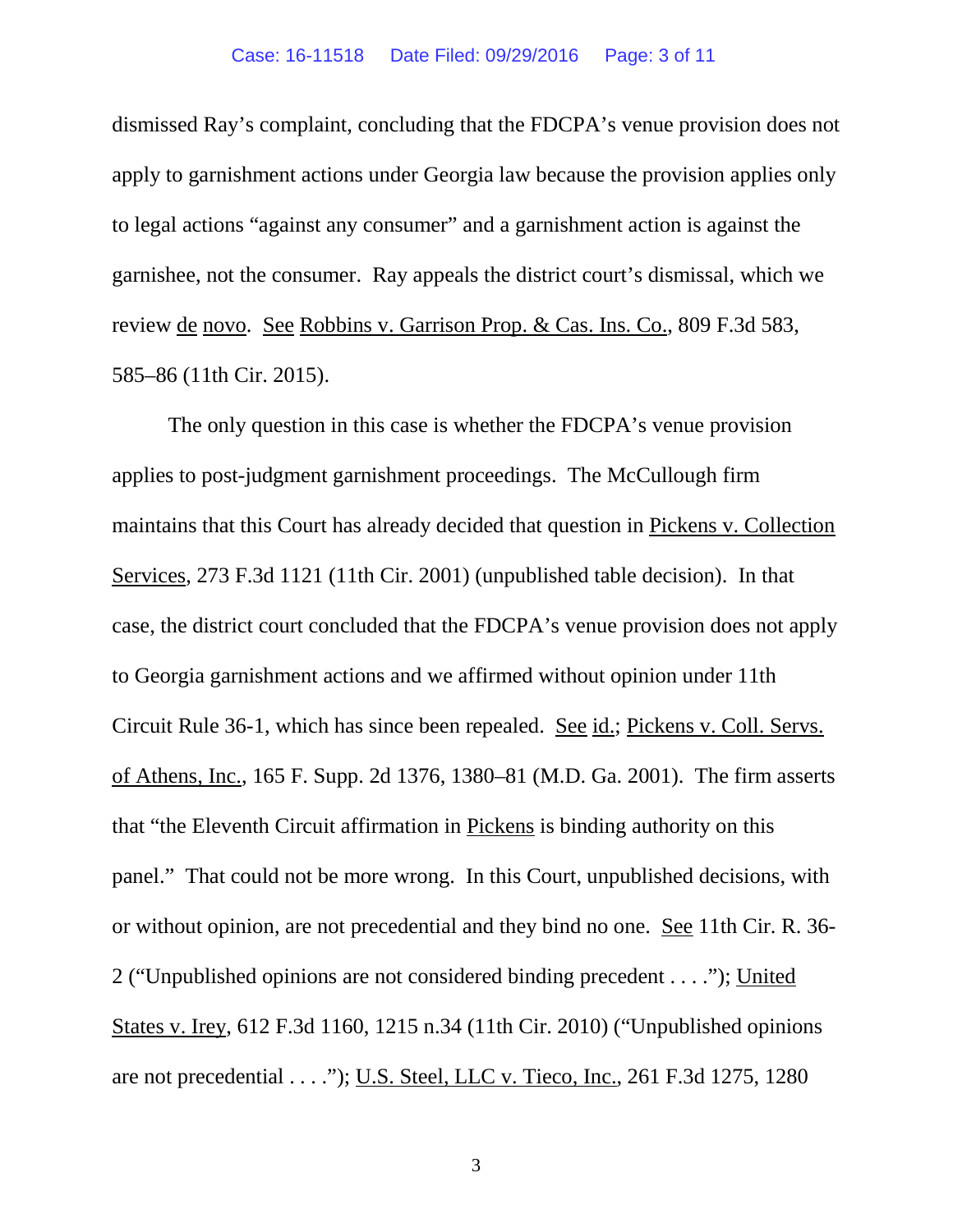n.3 (11th Cir. 2001) ("An affirmance pursuant to Rule 36-1 has no precedential value."); Va. Props., Inc. v. Home Ins. Co., 74 F.3d 1131, 1132 n.2 (11th Cir. 1996) (explaining that when a panel affirms without opinion under Rule 36-1, the decision "will have no precedential value") (quotation marks omitted). And, of course, district court opinions are not binding on us either. See Pereda v. Brookdale Senior Living Cmtys., Inc., 666 F.3d 1269, 1273 n.7 (11th Cir. 2012). No binding precedent answers the question whether the FDCPA's venue provision applies to Georgia garnishment proceedings.

Three other circuits have answered that question as it pertains to the laws of other states. The First Circuit did so in Smith v. Solomon & Solomon, PC, 714 F.3d 73 (1st Cir. 2013), which involved post-judgment enforcement proceedings under Massachusetts' trustee process. Like the McCullough firm, the law firm in Smith obtained a judgment against a consumer in the judicial district in which the consumer resided and then, about ten months later, it filed a collection action in another district against a "trustee" (in that case, the consumer's employer), seeking to attach the consumer's wages to satisfy the judgment. Id. at 74. The consumer filed suit, alleging that the law firm's second action violated the FDCPA's venue provision. Id. While the parties agreed that "the FDCPA venue provision applies only to legal actions brought 'against any consumer,'" they disputed "whether a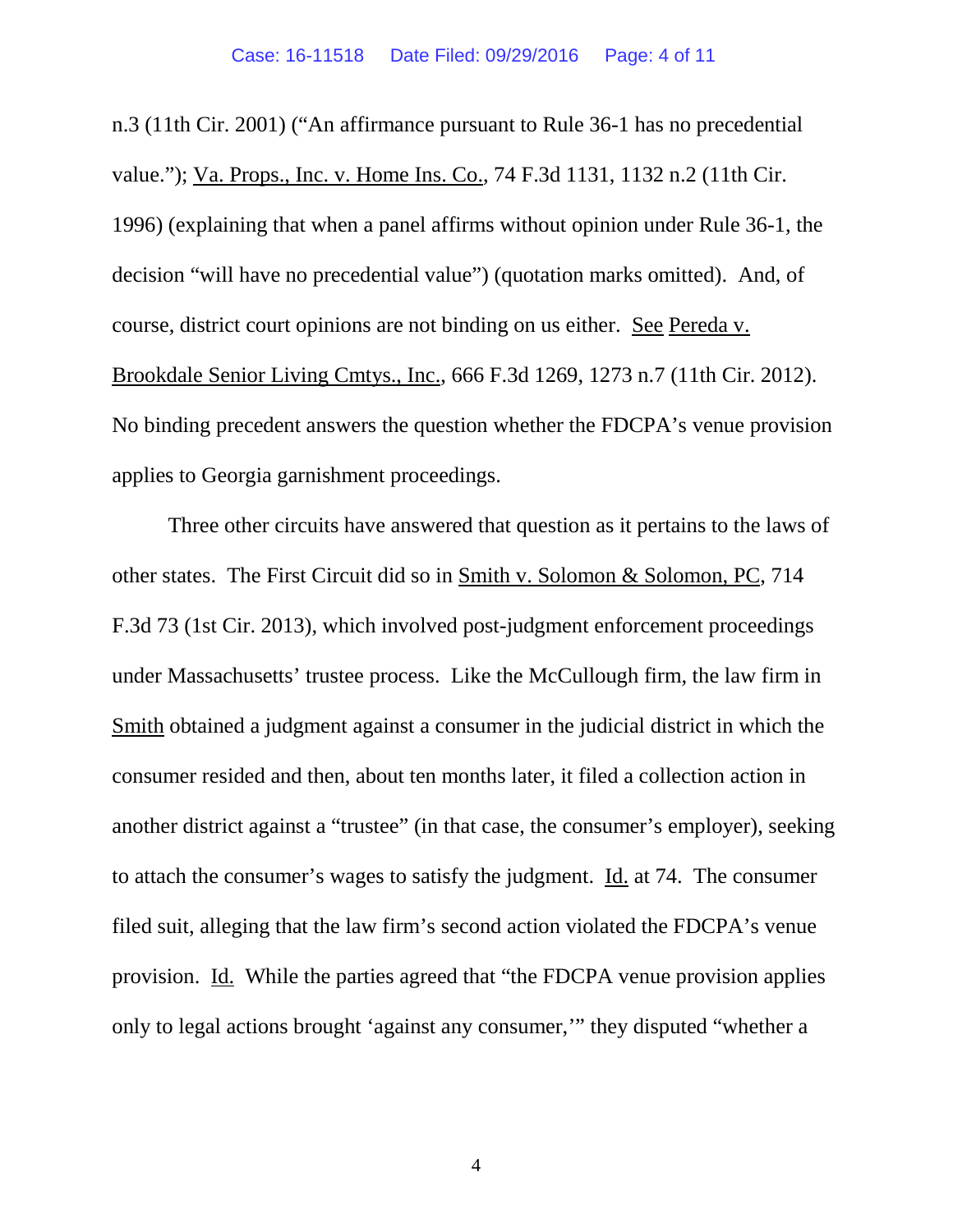### Case: 16-11518 Date Filed: 09/29/2016 Page: 5 of 11

post-judgment enforcement proceeding . . . qualifies as a legal action 'against any consumer.'" Id. at 75 (quoting 15 U.S.C. § 1692i(a)).

To answer that question, the Smith court looked to the state statutes and rules that governed Massachusetts' trustee process. The statute required the judgment-creditor to file the collection action in the county in which the trustee or employer (not the consumer) was located, and the rules required the judgment creditor to direct the summons to the trustee or employer (not the consumer) and required the trustee or employer (not the consumer) to respond. Id. at 75–76. The First Circuit found that although the consumer had an interest in the proceedings and the statute allowed her to request a change of venue, "[f]undamentally . . . a Massachusetts trustee process action is geared toward compelling the trustee to act, not the debtor." Id. at 76. For those reasons, the First Circuit concluded that because post-judgment enforcement proceedings under Massachusetts law did not qualify as a legal action "against the consumer," the FDCPA venue provision did not apply to them. Id. at 76–77.

The Eighth Circuit reached the same result in Hageman v. Barton, 817 F.3d 611 (8th Cir. 2016), which involved post-judgment enforcement proceedings under Illinois law. Like the firms in this case and in Smith, the law firm in Hageman first obtained a judgment against the consumer in Missouri state court and then, several months later, initiated garnishment proceedings in Madison County, Illinois. Id. at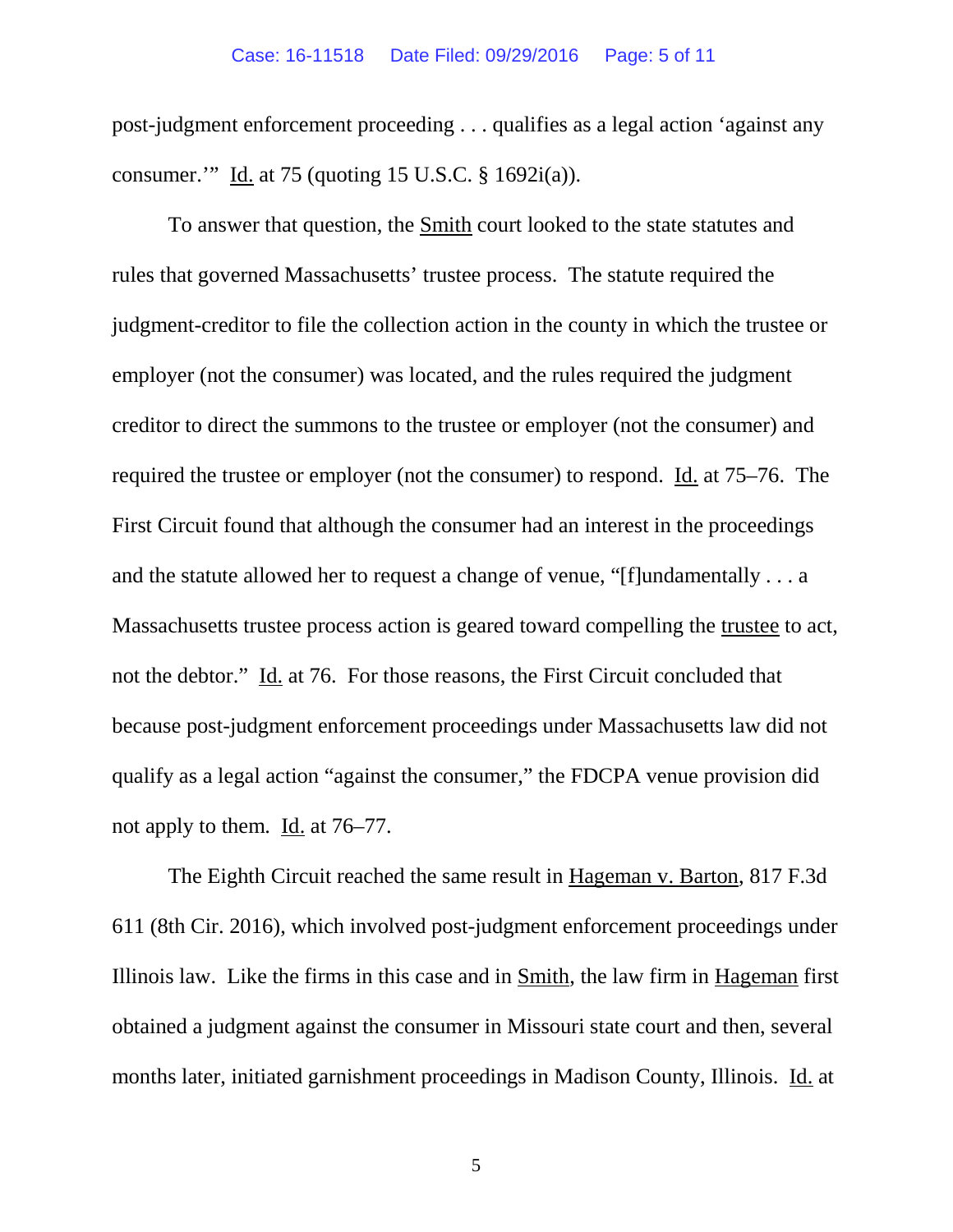612–13. The consumer sued the law firm, contending, among other things, that the firm violated the FDCPA's venue provision by bringing the garnishment action in a judicial district "where [he] neither worked nor resided and which bore no relationship to the underlying debt." Id. at 617. The Eighth Circuit explained that "[t]he [FDCPA's] venue restriction . . . applies only to legal actions 'on a debt against any consumer,'" which means that "the applicability of [the provision] depends upon whether . . . the garnishment proceedings pursuant to Illinois law are legal actions 'against any consumer.'" Id. (quoting 15 U.S.C. § 1692i(a)).

Following the First Circuit's lead, the Eighth Circuit looked to the state statutes governing Illinois' garnishment proceedings. Like Massachusetts, Illinois required the judgment-creditor to direct its summons against the consumer's employer (not the consumer) and required the employer (not the consumer) to respond to and comply with any garnishment order. Id. at 618. Based on that, the Eighth Circuit concluded that because a post-judgment garnishment action under Illinois law "did not amount to an action 'against the consumer,'" the FDCPA's venue provision did not apply to it. Id. at 617.

Only one circuit has reached a contrary result. In Fox v. Citicorp Credit Services, Inc., 15 F.3d 1507, 1515 (9th Cir. 1994), the Ninth Circuit held that the FDCPA's venue provision applied to post-judgment garnishment proceedings under Arizona law. That decision did not, however, discuss the "against any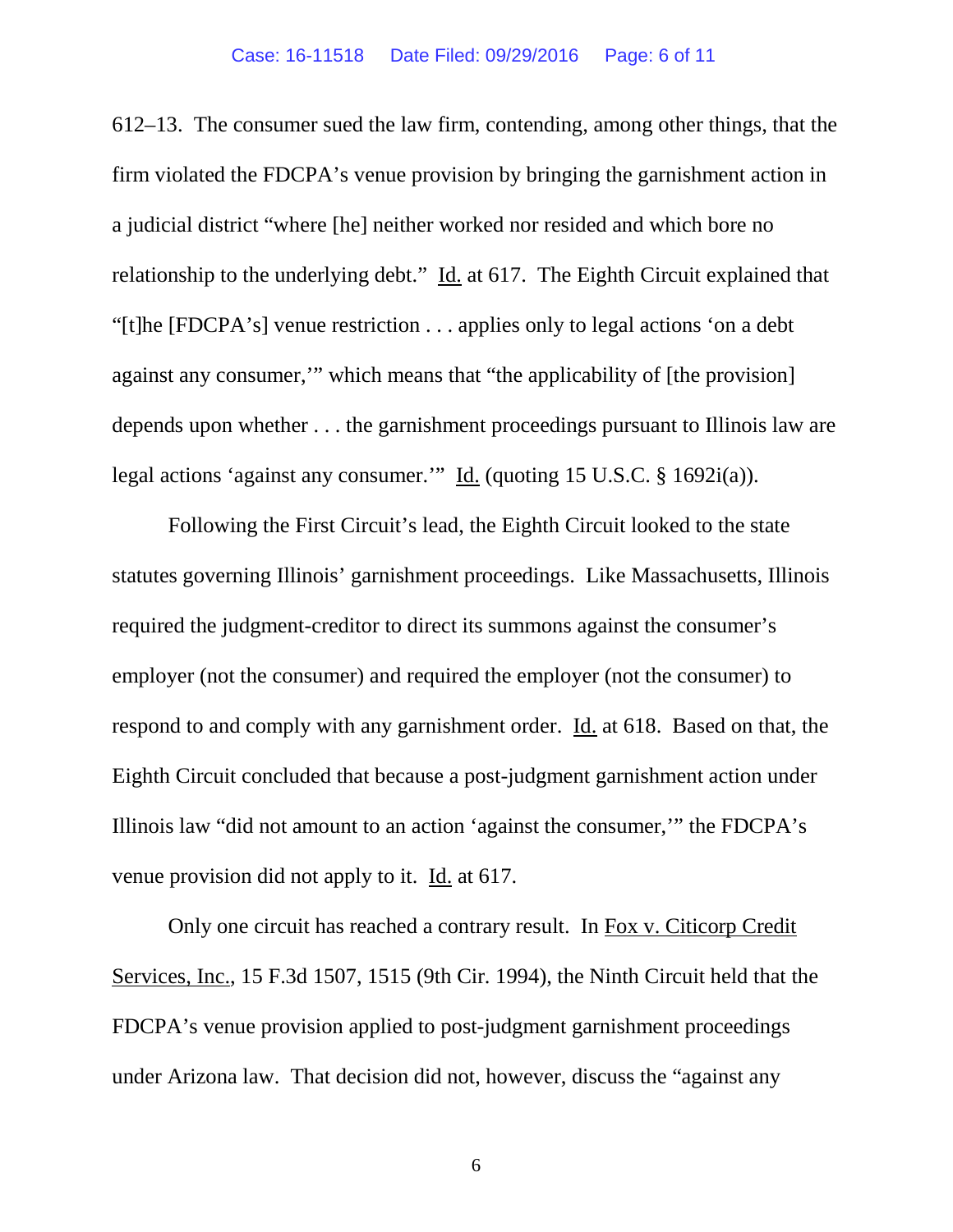consumer" language in the FDCPA or whether its venue provision applied to actions directed at third parties rather than consumers. As such, it has little persuasive value. See Smith, 714 F.3d at 76–77; Hageman, 817 F.3d at 618.

In this case, the question is whether the FDCPA's venue provision applies to post-judgment garnishment proceedings under Georgia law. As the First and Eighth Circuits have correctly explained, the FDCPA's venue provision applies only to legal actions "against any consumer." 15 U.S.C. § 1692i(a); see Smith, 714 F.3d at 75; Hageman, 817 F.3d at 617. That is what its words say and what its words mean. As a result, whether the provision applies to Georgia garnishment proceedings depends on whether those proceedings are legal actions "against any consumer."

The answer to that question is not difficult. We know that a Georgia garnishment proceeding is not an action against a consumer because Georgia law tells us as much. The garnishment process in Georgia requires the judgmentcreditor to direct its summons to the garnishee (not the consumer), Ga. Code § 18- 4-8(a), and it requires the garnishee (not the consumer) to file an answer, Ga. Code § 18-4-10(a). Not only that, but the governing statute specifically provides that "[a] garnishment proceeding is an action between the plaintiff [judgment-creditor] and garnishee." Ga. Code § 18-4-15(a). Although the consumer "may become a party to the garnishment by filing a claim with the clerk of court," id., the process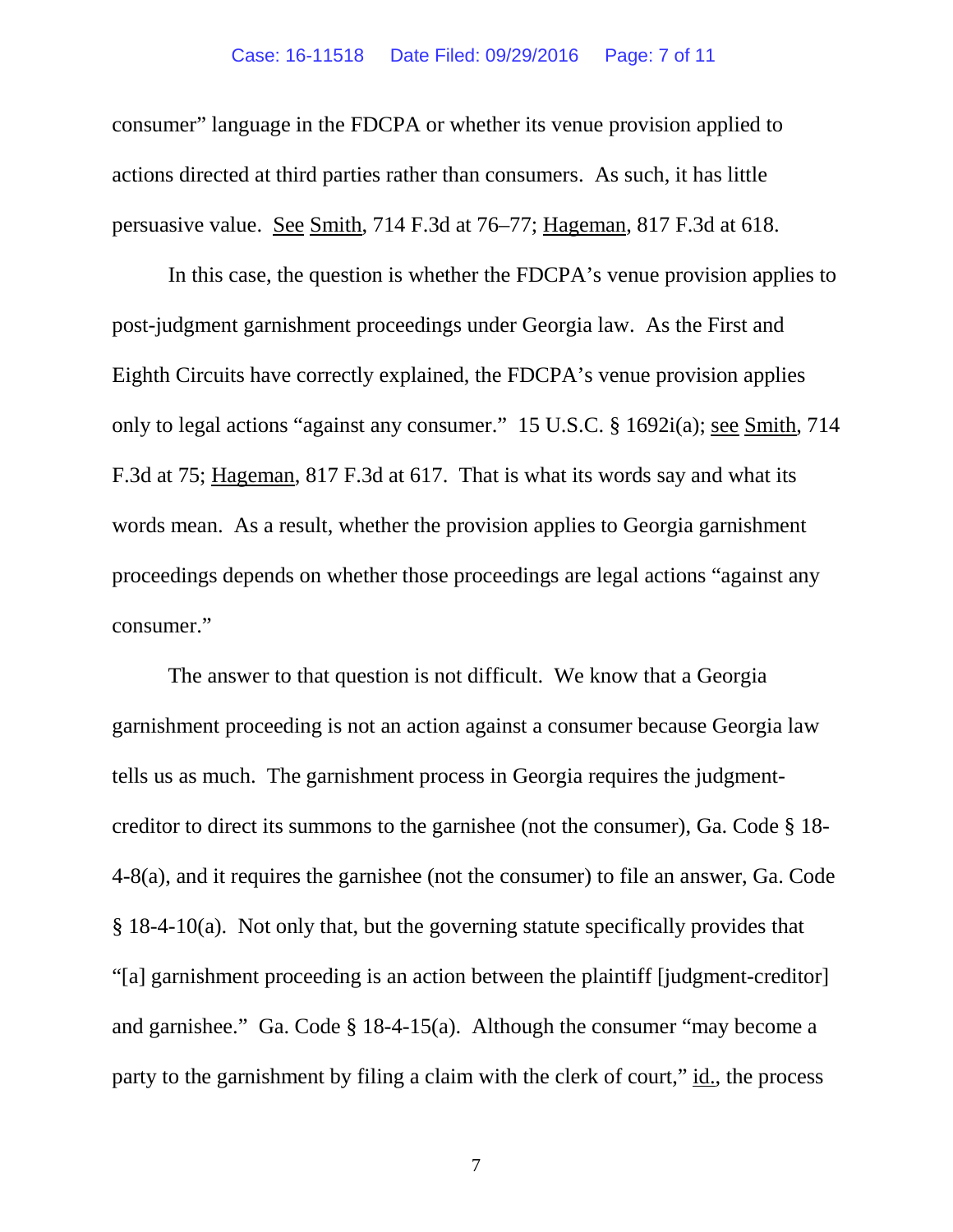### Case: 16-11518 Date Filed: 09/29/2016 Page: 8 of 11

is fundamentally an action against the garnishee, not the consumer. For that reason, the FDCPA's venue provision does not apply to post-judgment garnishment proceedings under Georgia law and Ray's FDCPA claim therefore fails.

Ray contends that we should not adopt this interpretation for several reasons. He first argues that this reading fails as a matter of statutory construction. By its terms, the FDCPA's venue provision applies only to a "legal action on a debt against any consumer." 15 U.S.C. § 1692i(a). Ray asserts that, under the lastantecedent canon, the phrase "against any consumer" modifies only the term "debt" and not the term "legal action." If he is correct, the venue provision would apply to "any legal action on a debt," whether or not that action is against a consumer or some other third party, provided that the debt is "against any consumer." Under that construction, the venue provision would apply to a Georgia garnishment proceeding because it is a "legal action" concerning "a debt against any consumer."

We reject that tortured reading of the statute. To begin with, Ray invokes the wrong canon of construction. Because the statutory clause at issue here does not contain any pronouns and, "[s]trictly speaking, only pronouns have antecedents," the last-antecedent canon does not apply. Antonin Scalia & Bryan A. Garner, Reading Law: The Interpretation of Legal Texts 152 (2012); see also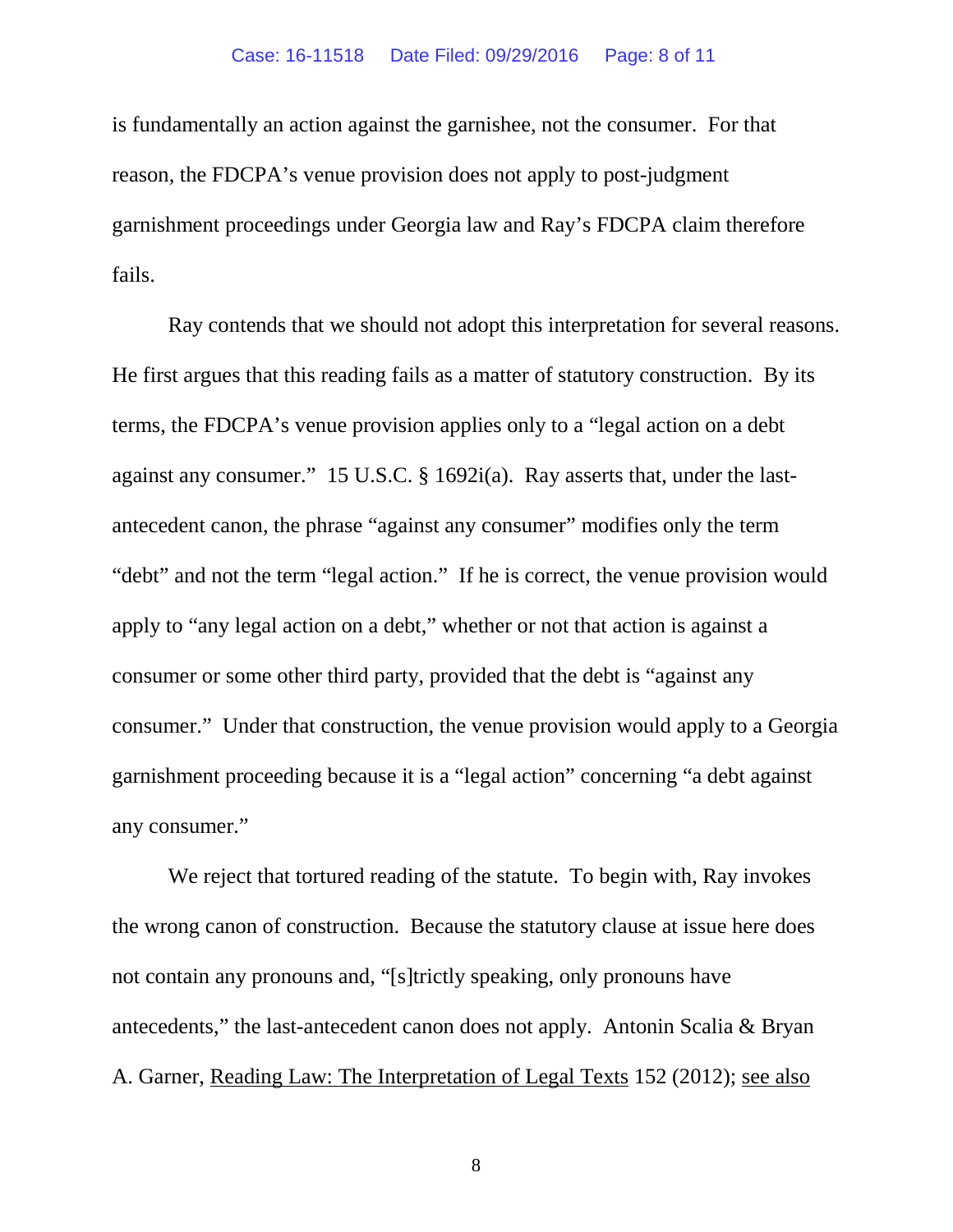Lockhart v. United States, 577 U.S. \_\_\_, 136 S. Ct. 958, 970 (2016) (Kagan, J., dissenting). The more appropriate canon is the nearest-reasonable-referent canon, which "also applies to adjectives, adverbs, and adverbial or adjectival phrases." Scalia & Garner, Reading Law at 152. That canon provides that "a prepositive or postpositive modifier normally applies only to the nearest reasonable referent." Id. The FDCPA's venue provision contains two such modifiers: "on a debt" and "against any consumer." The reason the second one does not modify the first one is because "on a debt" is itself a prepositional phrase that modifies its nearest referent, "any legal action." See id. at 153. Under the nearest-reasonable-referent canon, "against any consumer" modifies "legal action," and the FDCPA venue provision applies only to a "legal action . . . against any consumer."

Ray also argues that our reading of the FDCPA fails as a matter of policy. One purpose of the statute's venue provision is to prevent debt collectors from filing suits in distant and inconvenient forums, thereby depriving consumers of the opportunity to defend themselves against debt-collection lawsuits. See Smith, 714 F.3d at 76 (citing S. Rep. No. 95-382 at 5 (1977), reprinted in 1977 U.S.C.C.A.N. 1695, 1699). Ray asserts that excluding post-judgment garnishment proceedings from the FDCPA's coverage undermines that purpose. As the First Circuit explained in Smith, however, the concern that a consumer will lose his opportunity to defend himself from a debt-collection lawsuit "is not present in the case of a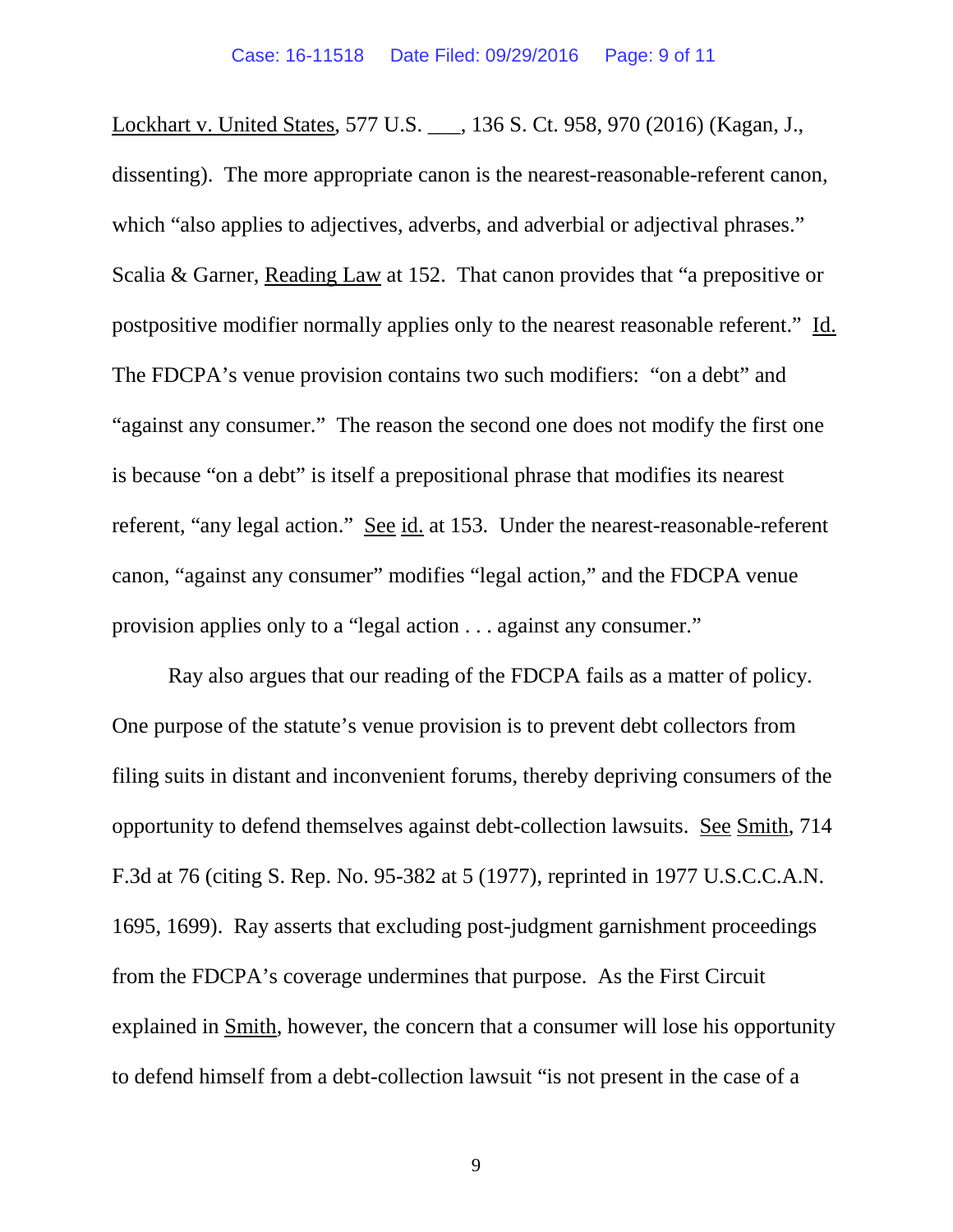post-judgment proceeding." Id. That is because "[t]he original suit to collect on the debt occurred in a forum that was convenient for [the consumer]," the consumer "had an opportunity to defend against it," and the consumer was not "denied [his] day in court." Id. (quotation marks omitted).

The Federal Trade Commission's reading of the FDCPA supports this reasoning. See Smith, 714 F.3d at 76; Hageman, 817 F.3d at 618. The Commission's commentary provides, "If a judgment has been obtained from a forum that satisfies the requirements of this section, a debt collector may bring suit to enforce it in another jurisdiction." Statements of General Policy or Interpretation Staff Commentary on the Fair Debt Collection Practices Act, 53 Fed. Reg. 50,097, 50,101 (Dec. 13, 1988). That interpretation makes sense, the Commission noted, "because the consumer previously has had the opportunity to defend the original action in a convenient forum." Id. at 50,109. Although that commentary does not bind us, we accord it "considerable weight." Hawthorne v. Mac Adjustment, Inc., 140 F.3d 1367, 1372 n.2 (11th Cir. 1998).

Finally, Ray argues that our reading of the FDCPA fails as a matter of federalism. He asserts that the meaning of federal law should not hinge on statelaw definitions and that our interpretation must instead "begin and end with the text of the federal law." Not always, and not here. "Although federal law governs the interpretation of a federal statute," federal law sometimes "adopts state law as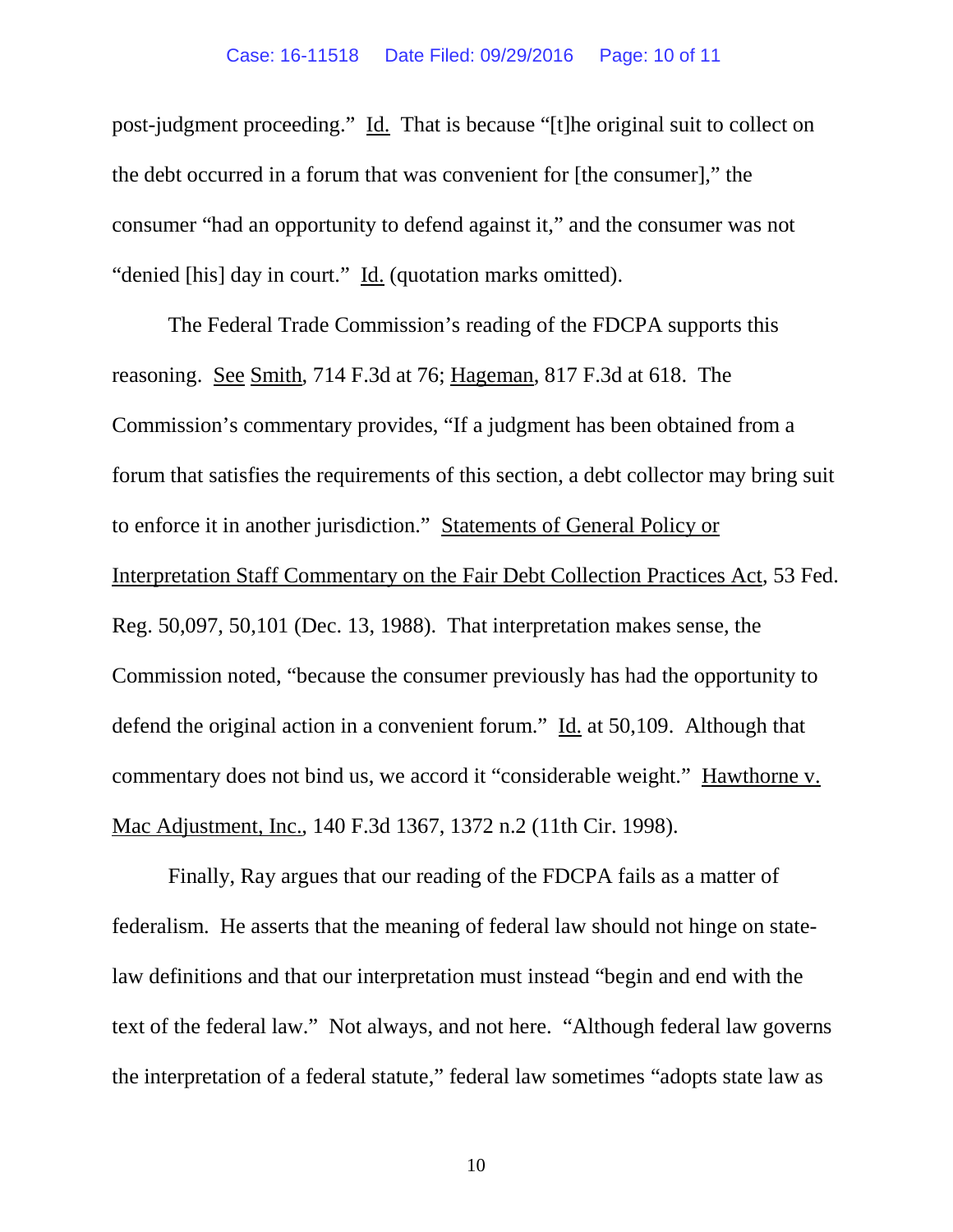the federal rule of decision." In re Prudential of Fla. Leasing, Inc., 478 F.3d 1291, 1298 (11th Cir. 2007). And in interpreting a federal statute, we may look to state law when "a national rule is unnecessary to protect the federal interests underlying [a statutory scheme]." United States v. Kimbell Foods, Inc., 440 U.S. 715, 718, 99 S. Ct. 1448, 1453 (1979).

As we have already explained, our interpretation of the venue provision is consistent with the statute's purpose. Under our reading, a debt collector must still bring its original action against the consumer in a venue prescribed by the FDCPA. Once it has obtained a judgment, however, the debt collector may bring an action in another jurisdiction to enforce it. That statutory scheme affords the consumer an opportunity to defend himself against the original action in a convenient forum. Because a national rule in this context is unnecessary to ensure that opportunity, it is appropriate to look to state law to determine whether a state's post-judgment enforcement proceedings are "against any consumer" for the purposes of the FDCPA.

## **AFFIRMED.**